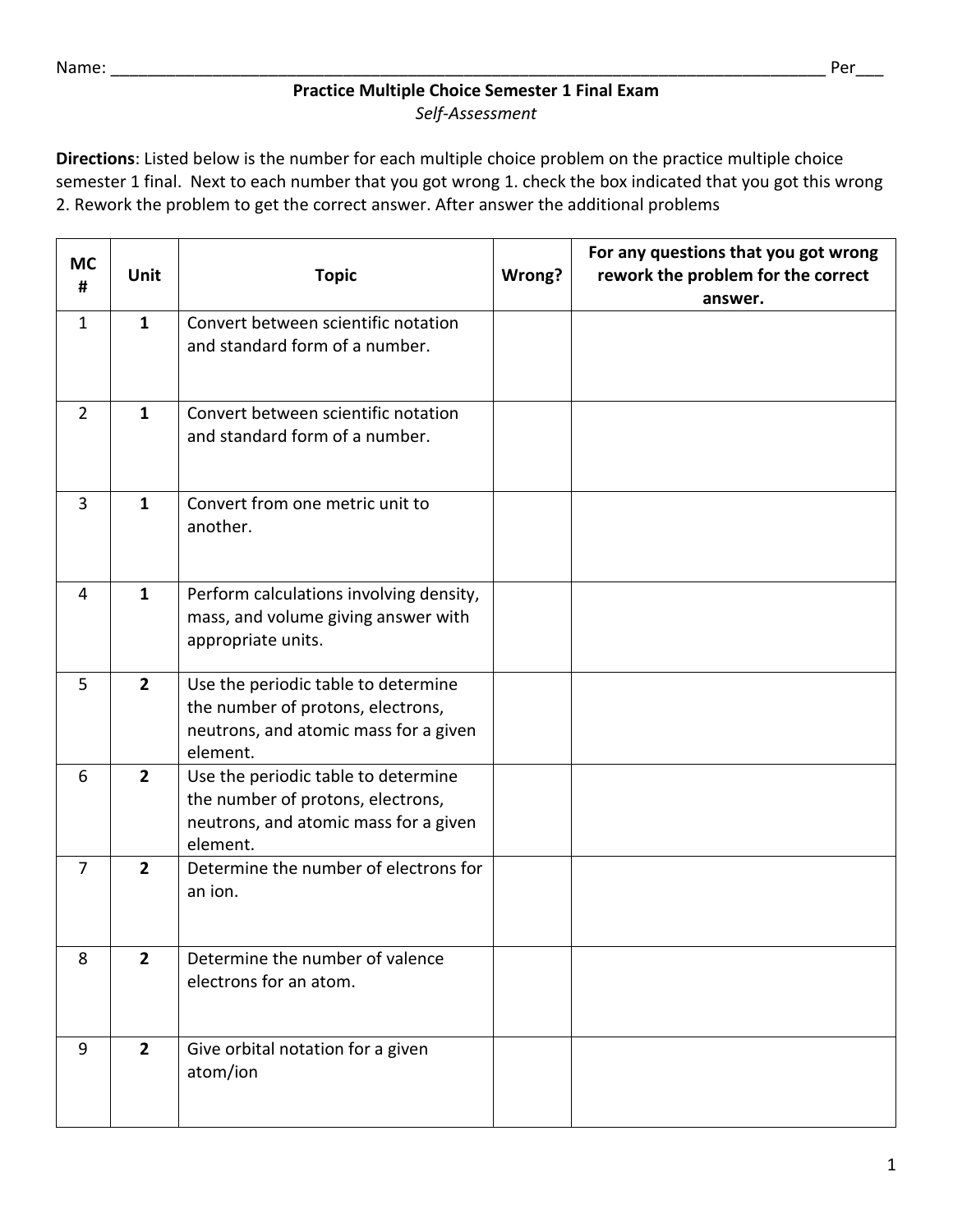| Name: |                         |                                                                                                                                | Per |
|-------|-------------------------|--------------------------------------------------------------------------------------------------------------------------------|-----|
| 10    | $\overline{2}$          | Write Electronic configuration for a<br>given atom/ion                                                                         |     |
| 11    | $\overline{2}$          | Write noble gas configuration for a<br>given atom/ion                                                                          |     |
| 12    | $\overline{2}$          | Write Electronic configuration for a<br>given atom/ion                                                                         |     |
| 13    | $\overline{\mathbf{3}}$ | Define atomic radius and explain<br>periodic trends in this property as they<br>relate to atomic structure                     |     |
| 14    | $\mathbf{3}$            | Define ionization energy and explain<br>PT trends in this property as they<br>relate to atomic structure                       |     |
| 15    | 3                       | Draw Lewis Structures for molecules<br>from chemical formulas.                                                                 |     |
| 16    | 3                       | Draw Lewis Structures for molecules<br>from chemical formulas.                                                                 |     |
| 17    | 3                       | Assign shapes to molecules using<br><b>VSEPR Theory</b>                                                                        |     |
| 18    | $\overline{\mathbf{3}}$ | Assign shapes to molecules using<br><b>VSEPR Theory</b>                                                                        |     |
| 19    | $\overline{\mathbf{4}}$ | Name and write formulas for ionic<br>compounds including compounds with<br>multivalent ions and those with<br>polyatomic ions. |     |
| 20    | $\overline{\mathbf{4}}$ | Name and write formulas for ionic<br>compounds including compounds with<br>multivalent ions and those with<br>polyatomic ions. |     |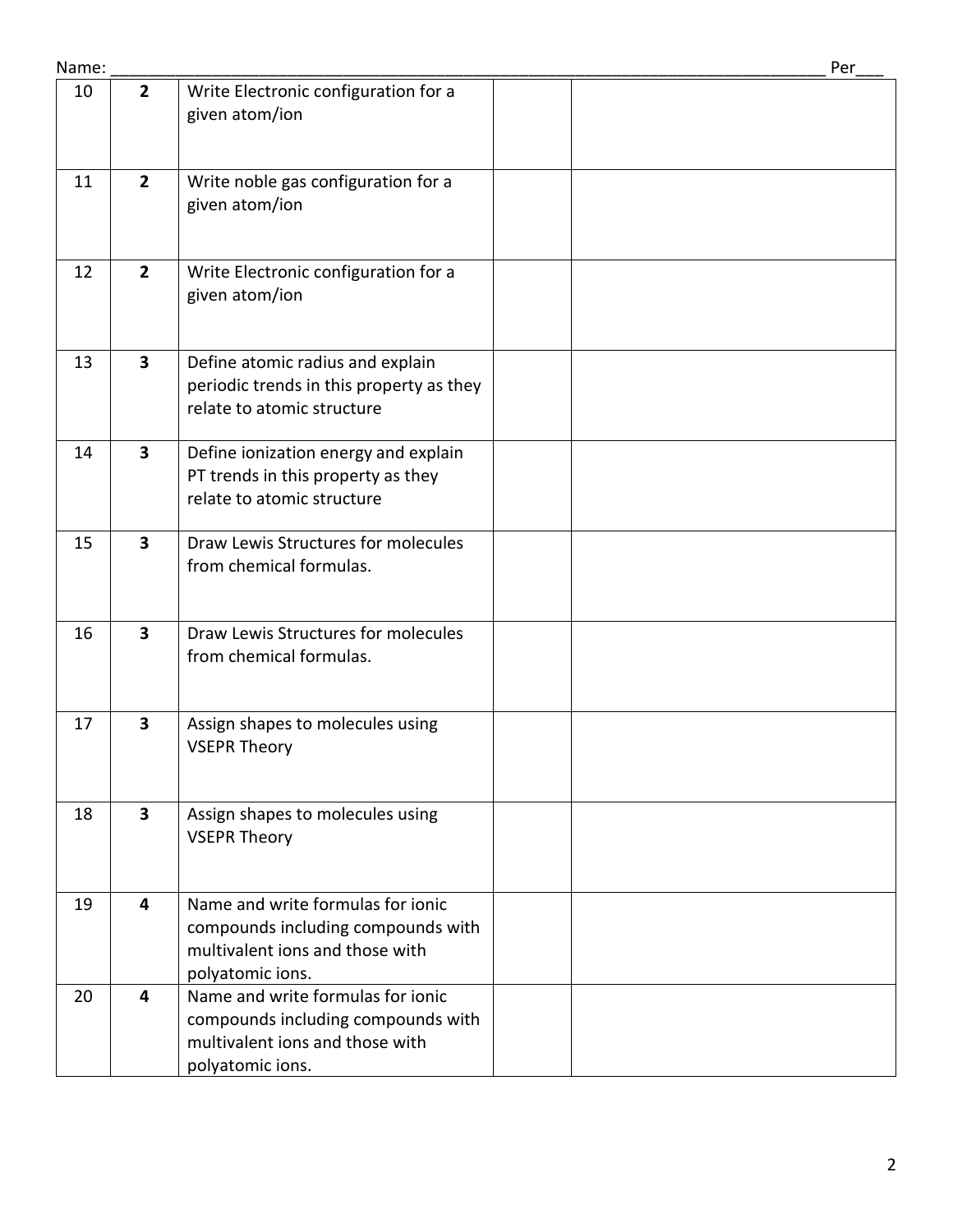| Name: |                         |                                                                                                                                | Per |
|-------|-------------------------|--------------------------------------------------------------------------------------------------------------------------------|-----|
| 21    | 4                       | Name and write formulas for ionic<br>compounds including compounds with<br>multivalent ions and those with<br>polyatomic ions. |     |
| 22    | $\overline{\mathbf{4}}$ | Name and write formulas for ionic<br>compounds including compounds with<br>multivalent ions and those with<br>polyatomic ions. |     |
| 23    | 4                       | Name and write formulas for covalent<br>compounds using prefixes                                                               |     |
| 24    | $\overline{\mathbf{4}}$ | Name and Write formulas for acids.                                                                                             |     |
| 25    | 5                       | Determine the molar mass for a given<br>element compound with the<br>appropriate units.                                        |     |
| 26    | 5                       | Perform conversions between moles,<br>mass and atoms/molecules and solve<br>problems involving these quantities.               |     |
| 27    | 5                       | Perform conversions between moles,<br>mass and atoms/molecules and solve<br>problems involving these quantities.               |     |
| 28    | 5                       | Perform conversions between moles,<br>mass and atoms/molecules and solve<br>problems involving these quantities.               |     |
| 29    | 5                       | Perform conversions between moles,<br>mass and atoms/molecules and solve<br>problems involving these quantities.               |     |
| 30    | 5                       | Perform conversions between moles,<br>mass and atoms/molecules and solve<br>problems involving these quantities.               |     |
| 31    | 5                       | Determine the percent composition<br>for a compound from the chemical<br>formla                                                |     |